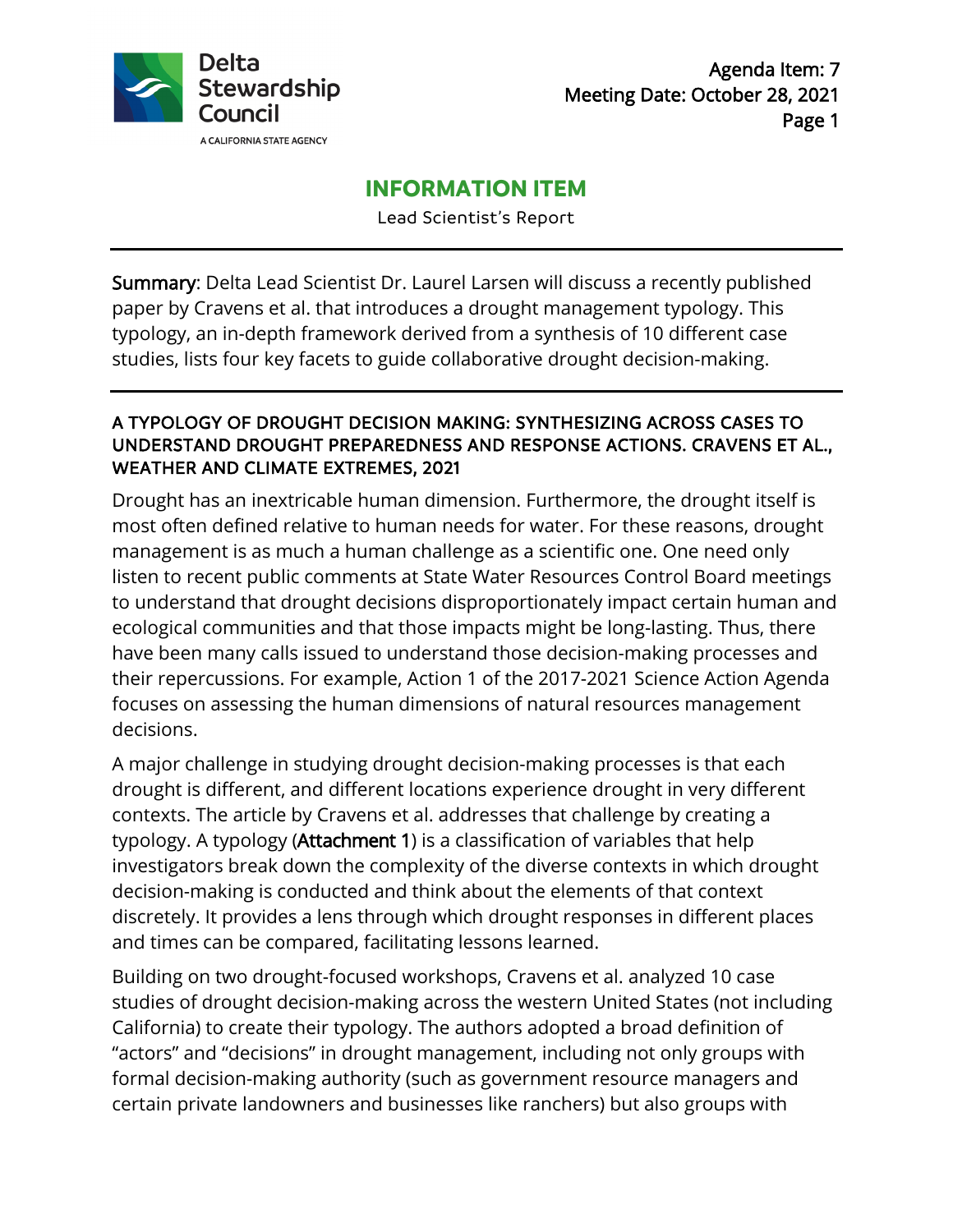informal authority (such as non-governmental organizations and watershed groups).

The typology comprises four defining elements that distinguish drought decisionmaking processes across the 10 cases, encapsulated in the questions:

- 1) How is the drought problem framed?
- 2) Who makes decisions about the droughts?
- 3) What are the decisions or actions taken in response to drought? and
- 4) What are the dynamic interactions among actors, decisions, and/or problem framings?

Taking these key aspects of drought decision-making into consideration not only answers how drought problems are framed, addressed, and by whom, but also contextualizes the reasoning behind those decisions. In unraveling the complex web of drought management, the typology can assist decision-makers in assessing a drought problem and identify both opportunities and barriers for action across a diverse set of actors.

Chapter 2 of the Delta Science Plan is all about identifying "mechanisms and tools to support regular and effective interactions among decision-makers, scientists, and stakeholders to provide a holistic understanding of the shared needs within the Delta system." A typology that serves a wide range of actors and decisions in drought management is an example of a tool that supports collective action within the Delta. For example, the typology can help funding agencies identify questions and knowledge gaps and can help guide planning for drought-focused workshops. Additionally, the typology can help scientists consider human and societal elements not yet included in present research frameworks. Overall, the collaborative and learning implications of this typology suggest that it is an important new addition to the drought management toolbox.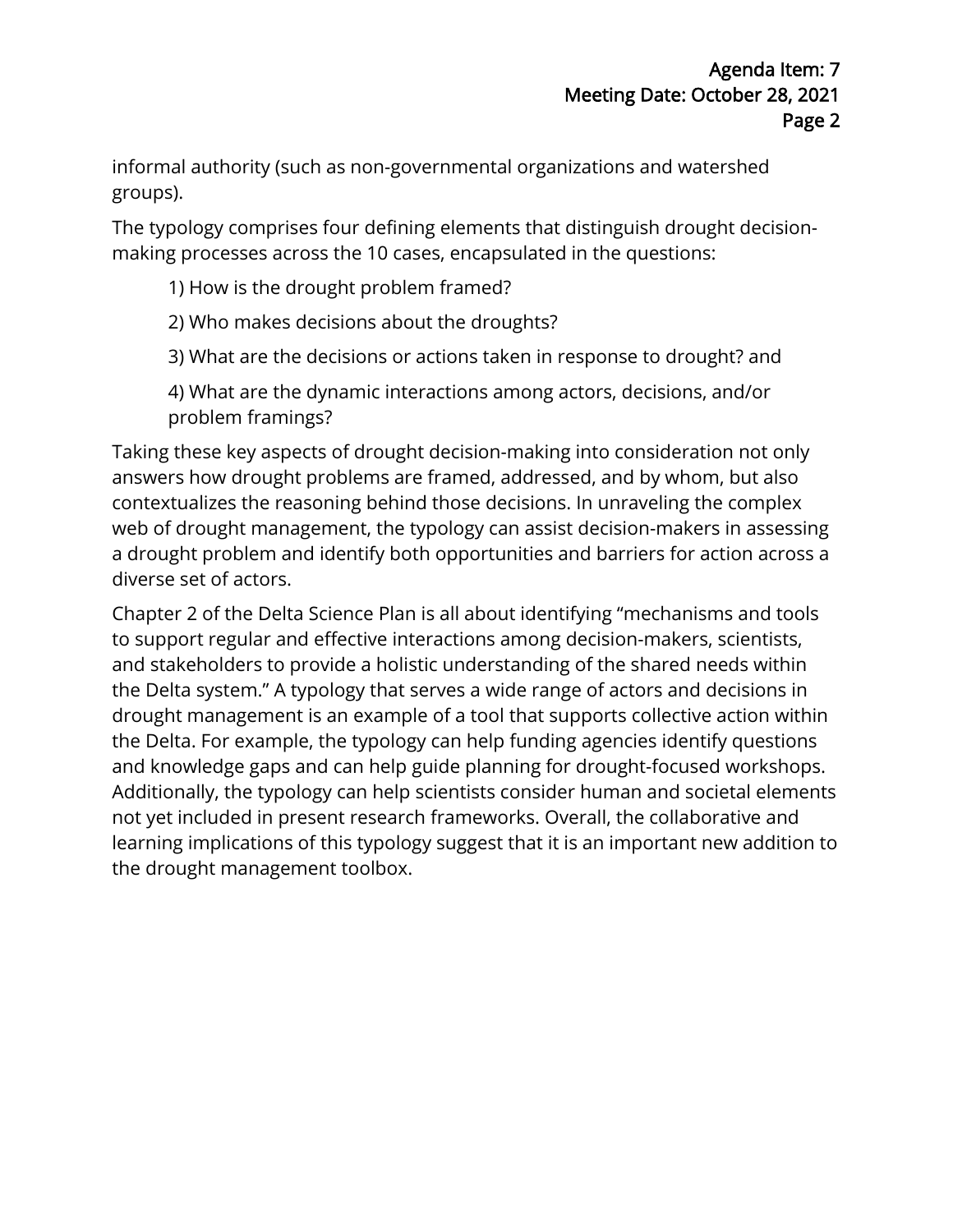## DELTA SCIENCE PROGRAM ACTIVITIES

#### DSC-JVS Data Science Internship Report-out

Luis Lechuga is one of the two data science interns placed within the Council through a partnership with Jewish Vocational Services (JVS). Mr. Lechuga has been working with Dr. Sam Bashevkin to produce publicly viewable, interactive visualizations of a long-term record of zooplankton data collected across the Estuary. Zooplankton, an important food source for fish, have undergone a massive decline in population since the late 1970s. Synthesis and visualization of long-term data records such as this one can help communicate the nature of the problem and aid investigators in detecting patterns and potential associations with drivers of the decline.

As part of this month's LSR, Mr. Lechuga will provide an overview of his work with the Council and hit the highlights of his visualizations. Council members can view and interact with the visualizations at

[https://public.tableau.com/app/profile/luis.lechuga/viz/SACZOOP/Presentation.](https://public.tableau.com/app/profile/luis.lechuga/viz/SACZOOP/Presentation)

#### Delta Lead Scientist "Ask-Me-Anything" (AMA) Series

The September and November episodes of the Delta Lead Scientist AMA series on Instagram Live constitute a two-part series focused on fellowship opportunities with the Council. On September 27, Dr. Larsen co-hosted a session with Council fellows Dr. Emily Ryznar and Jennica Moffat to discuss the California Sea Grant state policy fellowship. At the upcoming AMA on November 1 (12-12:30 PM), Dr. Larsen and co-host Dr. Denise Colombano (UC Berkeley postdoctoral scholar) will discuss the California Sea Grant Delta Science Fellow Program in preparation for the call for the 2022 class of Delta Science fellows. The fellowship is available to students at the masters through the postdoctoral level. To view the upcoming AMA or archives of past sessions, visit the Council's Instagram site, [@deltastewardshipcouncil.](https://www.instagram.com/deltastewardshipcouncil/?hl=en) 

#### Science Action Agenda Update

Following the Science Action Agenda (SAA) Science Actions workshop in July 2021, the Science Program circulated a survey to those who attended the workshop. Participants were asked to comment on the draft top 25 Science Actions proposed for the 2022-2026 SAA and reviewed an additional 66 Science Actions that were not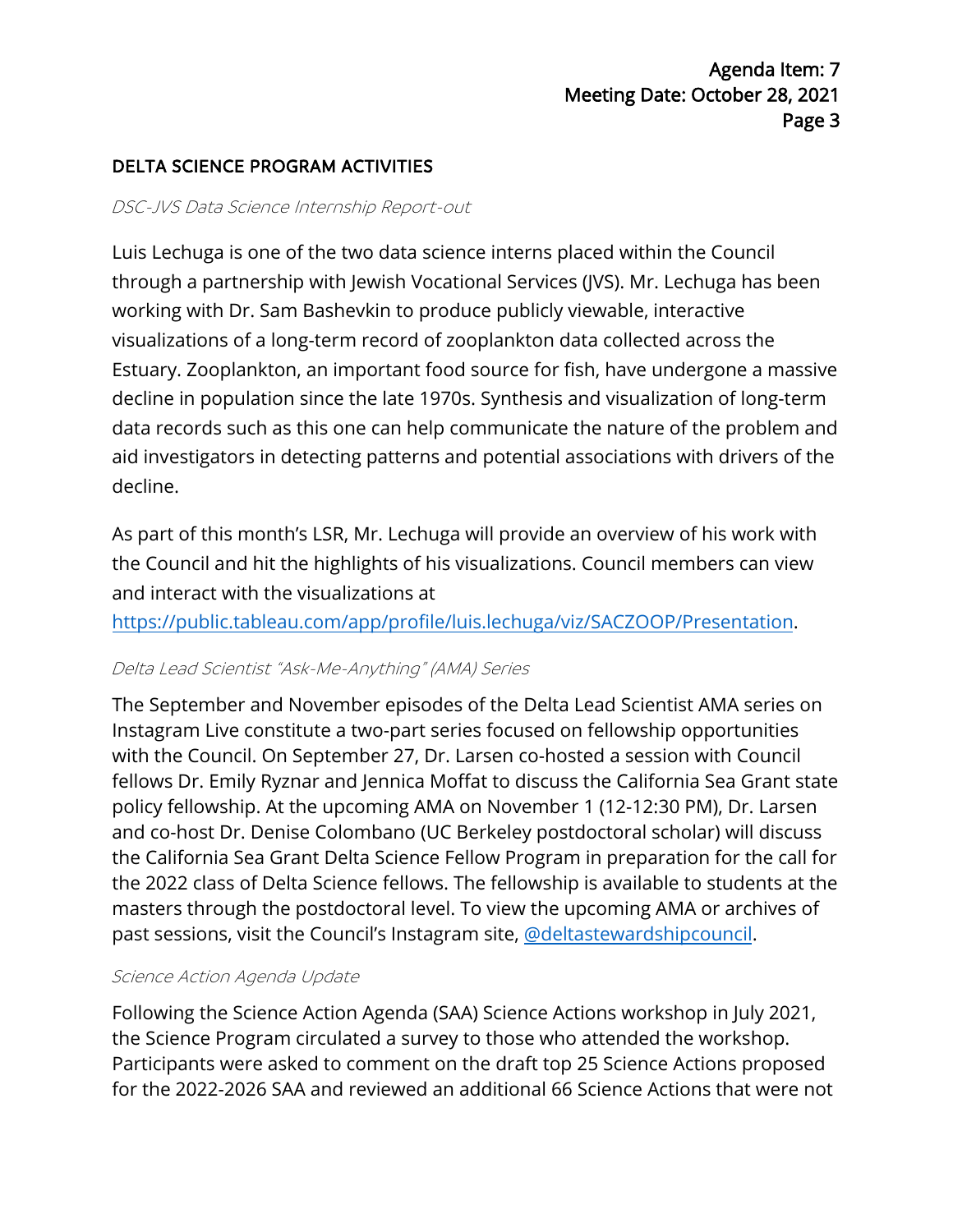selected to be in the top priority list. The list of nearly 100 Science Actions included in the survey was created following the workshop when Science Program staff reviewed and merged the 178 Science Actions that workshop participants drafted, then prioritized the set of Science Actions based on criteria vetted by workshop participants. Science Program staff are incorporating feedback from the 45 survey responses and drafting the SAA. The full draft 2022-2026 SAA will be circulated for public review in November 2021.

To learn more, please visit <https://scienceactionagenda.deltacouncil.ca.gov/> or email [SAA@deltacouncil.ca.gov](mailto:SAA@deltacouncil.ca.gov) 

# ON YOUR RADAR

## Environmental Justice Brownbag Series

After a successful first talk about the implementation of the Human Right to Water by Laurel Firestone and Dr. Kristin Dobbin, the environmental justice brown bag series continued with a newly added talk on environmental justice reforms in government by Dr. Jill Harrison of the University of Colorado, Boulder. She presented on Wednesday, October 20, from 12-1 PM. Two additional talks are scheduled for November. On November 3, Kyle Whyte (University of Michigan) will speak on the topic of racialized disparities in flood risk and sea level rise risk in Stockton Then, on December 8<sup>th</sup>, Raoul Lievanos (University of Oregon) will present on the topic of racialized disparities in flood risk and sea level rise risk in Stockton. As a reminder, all the series' talks are open to the public, will feature a Q&A segment, and are available through zoom registration.

To view the first talk of the series: [https://bit.ly/3ESSpfx.](https://bit.ly/3ESSpfx)

For more information on the rest of the series: [https://caseagrant.ucsd.edu/events/webinar-environmental-justice-reforms-in](https://caseagrant.ucsd.edu/events/webinar-environmental-justice-reforms-in-government)[government.](https://caseagrant.ucsd.edu/events/webinar-environmental-justice-reforms-in-government)

### Workshop on Salinity Management Actions

The Delta Science Program will be hosting a workshop on Salinity Management Actions in early 2022. The workshop aims to better understand the range of management solutions that can be used to address saltwater intrusion, which is more likely to occur when Delta freshwater outflow is low, as in a drought. This issue is both timely and urgent, particularly as climate change increases the likelihood and severity of drought conditions in the region. Participants in this workshop will identify and explore some of the impacts and trade-offs associated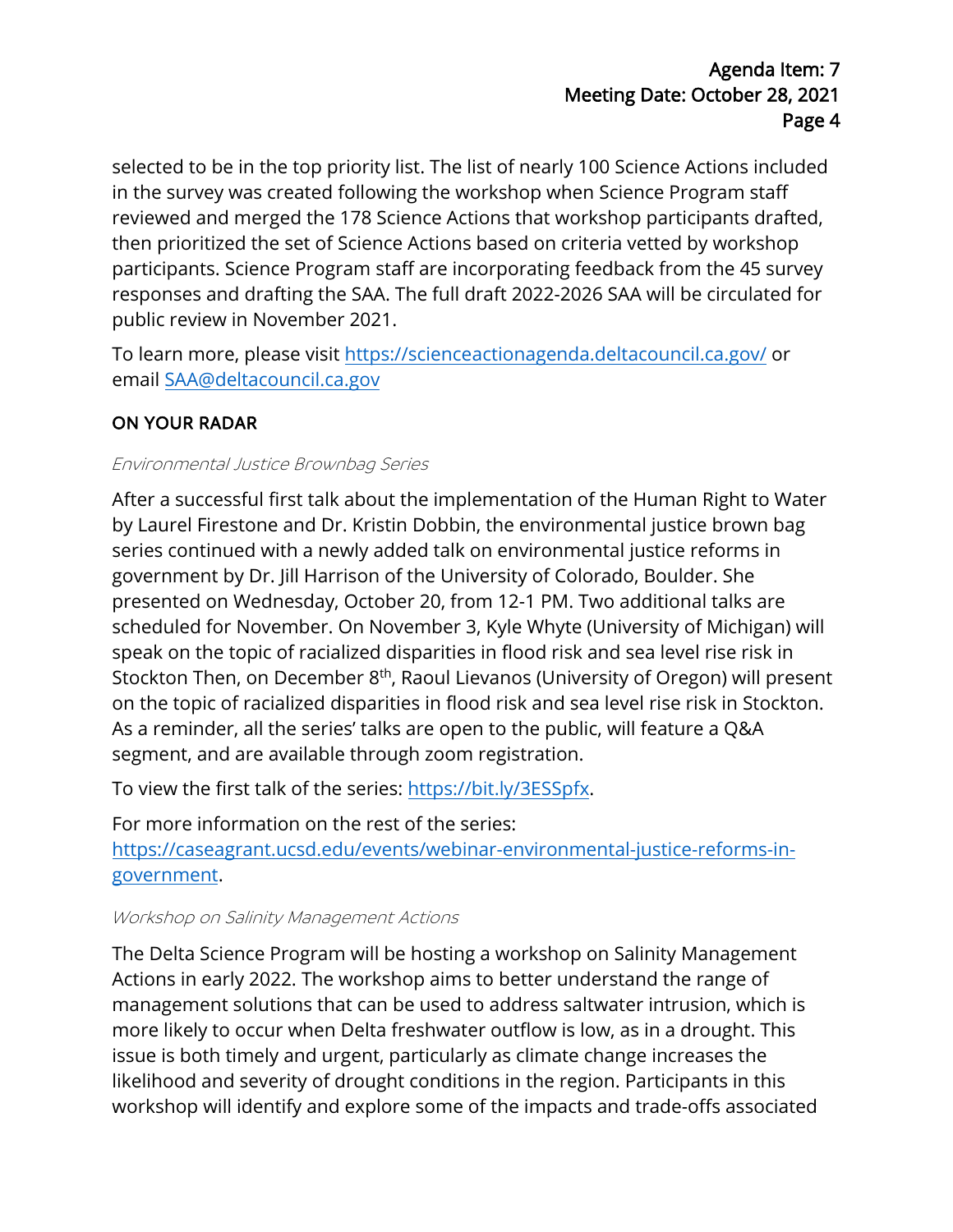# Agenda Item: 7 Meeting Date: October 28, 2021 Page 5

with different salinity management scenarios and landscape planning alternatives. Participants will also work to identify the knowledge gaps that must be filled to complete a robust evaluation of the socioeconomic and ecological costs and benefits of management scenarios, in efforts to catalyze subsequent science activities that fill these gaps. The intent is that this workshop will lay the foundation for building a collaborative adaptive management framework for decision-making regarding salinity management actions in the face of prolonged and recurring droughts, through a process of co-production with diverse regional stakeholders. The workshop will be held virtually. Registration is free and open to the public. More information about the workshop date and registration will follow in the coming months.

### Adapting Restoration for a Changing Climate

Adapting Restoration for a Changing Climate will be a two-day symposium held February 2-3, 2022. The symposium, a Delta Science Program initiative, was inspired by Delta Adapts and the need to support Delta Plan covered actions in the requirement or taking climate change into consideration in project planning. The symposium will include presentations and panel discussions on restoration and management across time in a changing climate. Sessions will highlight on-theground restoration projects that incorporate climate change into their planning and implementation, discussions of how to cultivate successful partnerships in these efforts, and visioning future permitting and planning processes that support climate-adaptive restoration. Presentations and discussions will be rooted in considerations of time horizons and integration across the estuary and its watershed. It is being planned in coordination with partners from the San Francisco Estuary Institute, the San Francisco Bay Conservation and Development Commission, Point Blue, the Solano Resource Conservation District, the Department of Water Resources, the California Department of Fish and Wildlife, California State University, Sacramento, San Francisco State University, and the University of California, Davis. More information on registration, which will be open to the public, will be available soon.

# BY THE NUMBERS

Delta Science Program staff will provide a summary of current numbers related to Delta water and environmental management. The summary (Attachment 2) will inform the Council of recent counts, measurements, and monitoring figures driving water and environmental management issues.